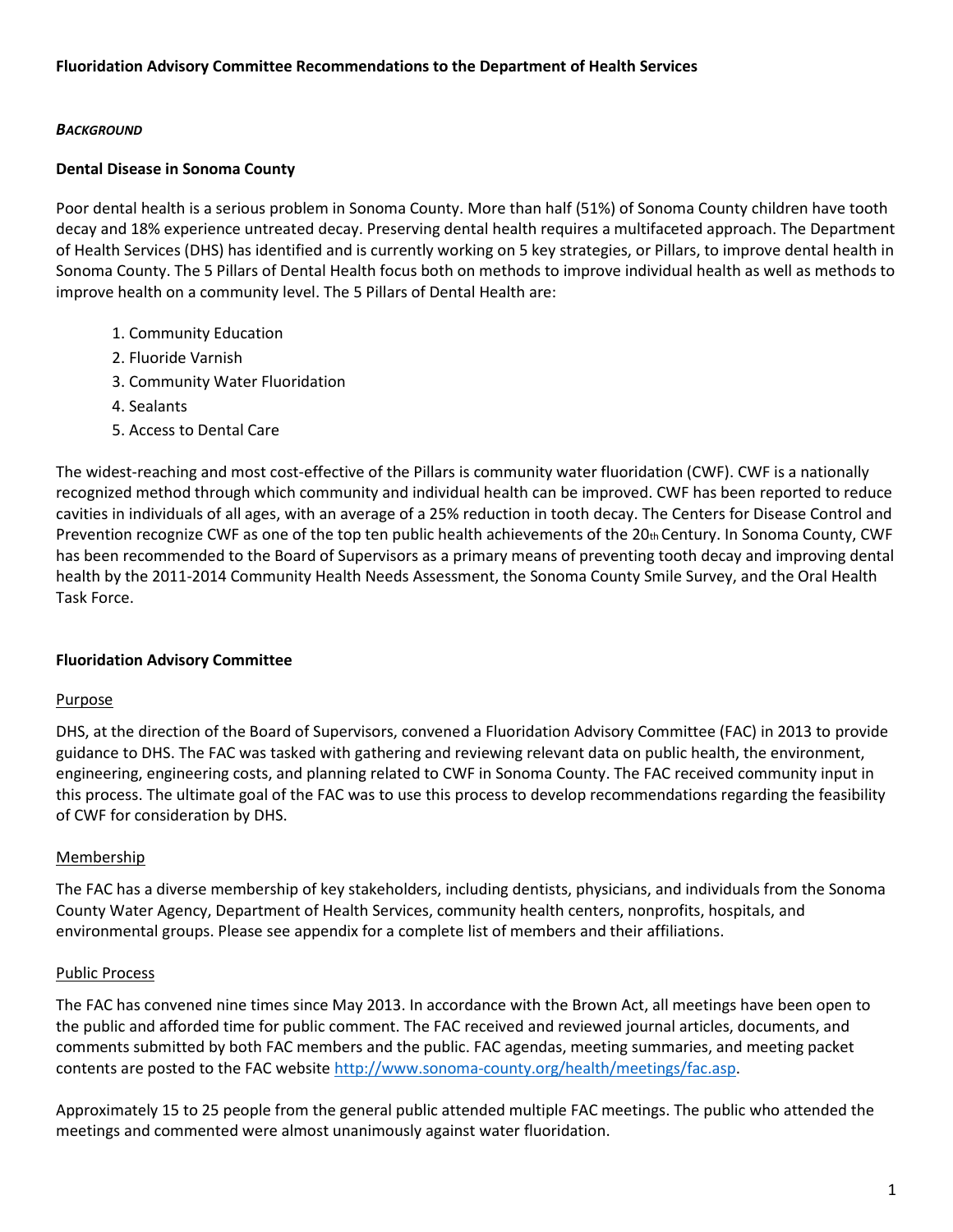#### Meetings and Presentations

| <b>Meeting</b> | <b>Presentation Topics</b>                                                 | <b>Presenter</b>              |
|----------------|----------------------------------------------------------------------------|-------------------------------|
| <b>Date</b>    |                                                                            |                               |
| 5/14/13        | Dental Health in Sonoma County<br>$\bullet$                                | <b>DHS</b>                    |
| 6/24/13        | Draft Preliminary Engineering Report                                       | MWH,                          |
|                | <b>Environmental Issues</b>                                                | DHS,                          |
|                | Dental Health Care in Sonoma County: Preliminary Costs and<br>٠            |                               |
|                | Investments                                                                | California Dental             |
|                | <b>Fluoridation in California</b>                                          | <b>Association Foundation</b> |
| 10/21/14       | Assessment of Potential Impacts to Federally Listed Salmonids<br>$\bullet$ | Cardno Entrix                 |
|                | from Community Water Fluoridation in Sonoma County                         |                               |
| 11/14/14       | Sonoma County 2014 Smile Survey: An Oral Health Assessment<br>$\bullet$    | <b>DHS</b>                    |
|                | of Sonoma County Kindergarten and Third Grade Children                     |                               |
|                | The Cost of Dental Disease and Prevention Strategies in Sonoma             |                               |
|                | County                                                                     |                               |
| 12/8/14        | Fluoridation Facilities Engineering Preliminary Design<br>٠                | <b>MWH</b>                    |
| 1/27/15        | <b>Summary of Reports</b>                                                  | <b>DHS</b>                    |

#### *RECOMMENDATION*

Upon reviewing of all the information presented, Fluoridation Advisory Committee submits the following recommendation to the Department of Health Services regarding community water fluoridation in Sonoma County:

The Fluoridation Advisory Committee agrees on the critical importance of adequate dental health for everyone.

Community water fluoridation is one of the strategies along with increased access to dental care, sealants, community education, and fluoride varnish to prevent dental disease as described by the Sonoma County Department of Health Services.

After review of the technical, environmental, and health information and presentations, the Fluoridation Advisory Committee concludes that community water fluoridation is feasible. While the optimal concentration is 0.7 ppm, the actual concentration may be lower based on geographic location and time. Furthermore, the preliminary engineering design reports supporting the Fluoridation Advisory Committee investigation estimated the Sonoma County Water Agency cost for community water fluoridation to be \$4.5 million in capital cost and \$581,000 in annual operations and maintenance for Phase 1 and 2.

The FAC puts forth the following recommendation recognizing that two members of the committee are not in support of community water fluoridation and recommend that the Department of Health not pursue community water fluoridation as a preventive option.

The FAC recommends to the Department of Health Services to determine the funding for community water fluoridation within the parameters of the estimated capital and ongoing costs and without impact on the tax payers and water rate payers in accordance with existing laws; and

That once funding is identified, that it includes the cost of on-going monitoring of potential impact of fluoridation in the water downstream on federally listed salmonids; and

Finally, that with sufficient funding the Department of Health Services should proceed to the engineering and design phase, including issuance of bid packages.

The FAC encourages the Department of Health Services to proceed with dispatch so as to address this important concern of the community, yet not at the sacrifice of the other four strategies for dental health.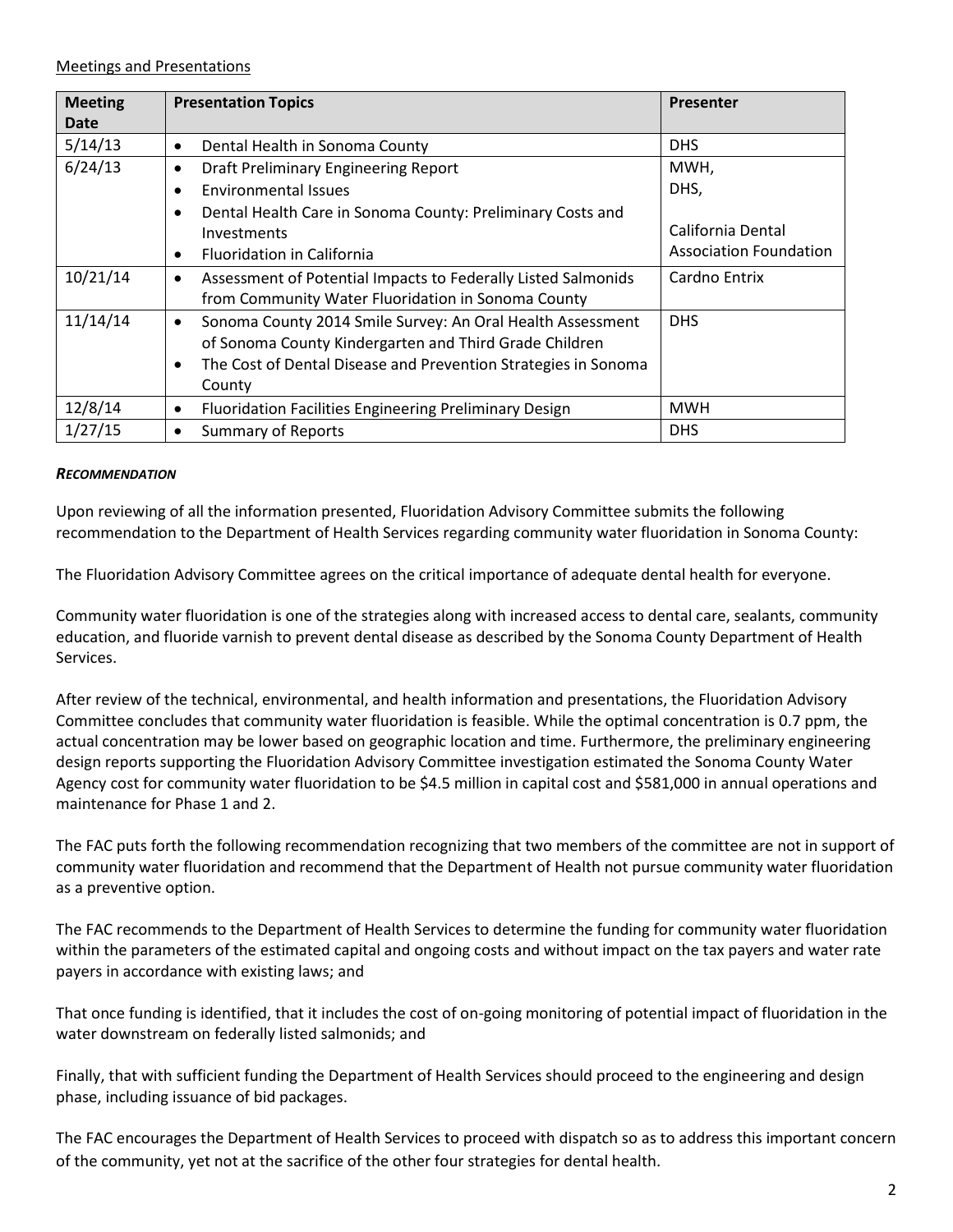## **FLUORIDATION ADVISORY COMMITTEE PRESENTATION SUMMARIES**

The following are titles and descriptions of the presentations provided to the FAC. PowerPoint slides of the presentations are available on the FAC website: [http://www.sonoma-county.org/health/meetings/fac\\_archive.asp](http://www.sonoma-county.org/health/meetings/fac_archive.asp)

## Dental Health in Sonoma County *Presenter: Dr. Lynn Silver Chalfin Organization: Department of Health Services*

Poor dental health is a leading cause of a preventable illness in Sonoma County children. Every day 10-12 children undergo general anesthesia to treat severe dental disease. Others develop pain, abscesses, miss school, or suffer lost teeth. One out of three low-income elderly adults has no teeth. Dental health requires a multifaceted approach. The Five Pillars of Dental Health in Sonoma County are: 1) Access to Dental Care 2) Dental Sealants 3) Fluoride Varnishes 4) Community Education and 5) Community Water Fluoridation. Fluoride is natural, effective, and safe. Every \$1 spent on community water fluoridation returns \$38 in savings on dental expenses.

# Fluoridation in California

*Presenter: Dr. Lynn Silver Chalfin Organization: Department of Health Services*

AB 733 1995: Water systems with 10,000 connections or more must fluoridate if funds are provide from a source other than the rate payers or taxpayers. The percent of California residents receiving fluoridated water increased from 16% in 1990 to 62% in 2010. Regions receiving fluoridated water include San Diego, Los Angeles, Sacramento, San Francisco, Alameda, Santa Clara, Solano and San Mateo. A regional approach to community water fluoridation is cost effective. It often saves retailers costs and avoids costly engineering solutions. Fluoridation is a multi-year effort.

## Dental Health Care in Sonoma County: Preliminary Costs and Investments

*Presenter: Kim Caldewey Organization: Department of Health Services*

The total charge for dental hospitalizations has been increasing since 2005, with a spike after 2009 when state Medi-Cal eliminated dental benefits for adults. In 2012, over \$1.2 million were charged for Sonoma County hospital treatment of severe dental disease. The average amount paid by Denti-Cal and federal funds for ER visits was only \$133, while the average cost at one Sonoma County hospital was \$1,236. According to two hospital emergency departments, the top five dental related visits were related to dental decay, abscess, gum disease, and other dental disorders such as dental pain, swollen jaw, or fractured or chipped tooth. At the Pediatric Dental Initiative surgery center, the average cost per patient is \$1,471. In 2012, at least \$1,217,988 can be attributed to Sonoma County patients alone. More than \$11.8 million has been invested in expanding education and access for low-income populations in Sonoma County, including new dental clinics at Sonoma Valley Health Center and Santa Rosa Community Health Center and dental days at WIC.

## Environmental Issues

*Presenter: Dr. Lynn Silver Chalfin Organization: Department of Health Services* 

This presentation was not a full report on environmental issues. It responded to the following concerns: 1) Where does the water go? 2) How will fluoride affect aquatic life? 3) How will fluoride affect salmon populations? and 4) Can recycled water be used? Most literature demonstrates negative effects for fluoride on aquatic life only at significantly higher levels than used for water fluoridation (approximately 60-500 times higher). The working group recommends identifying an external environmental consultant to develop a technical report based on a comprehensive literature review and interpretation of the impacts of fluoridation on water quality and ESA listed species and mathematical modeling approach to predict fluoride concentration in effluent.

Assessment of Potential Impacts to Federally Listed Salmonids from Community Water Fluoridation in Sonoma County *Presenter: Steve Huntley*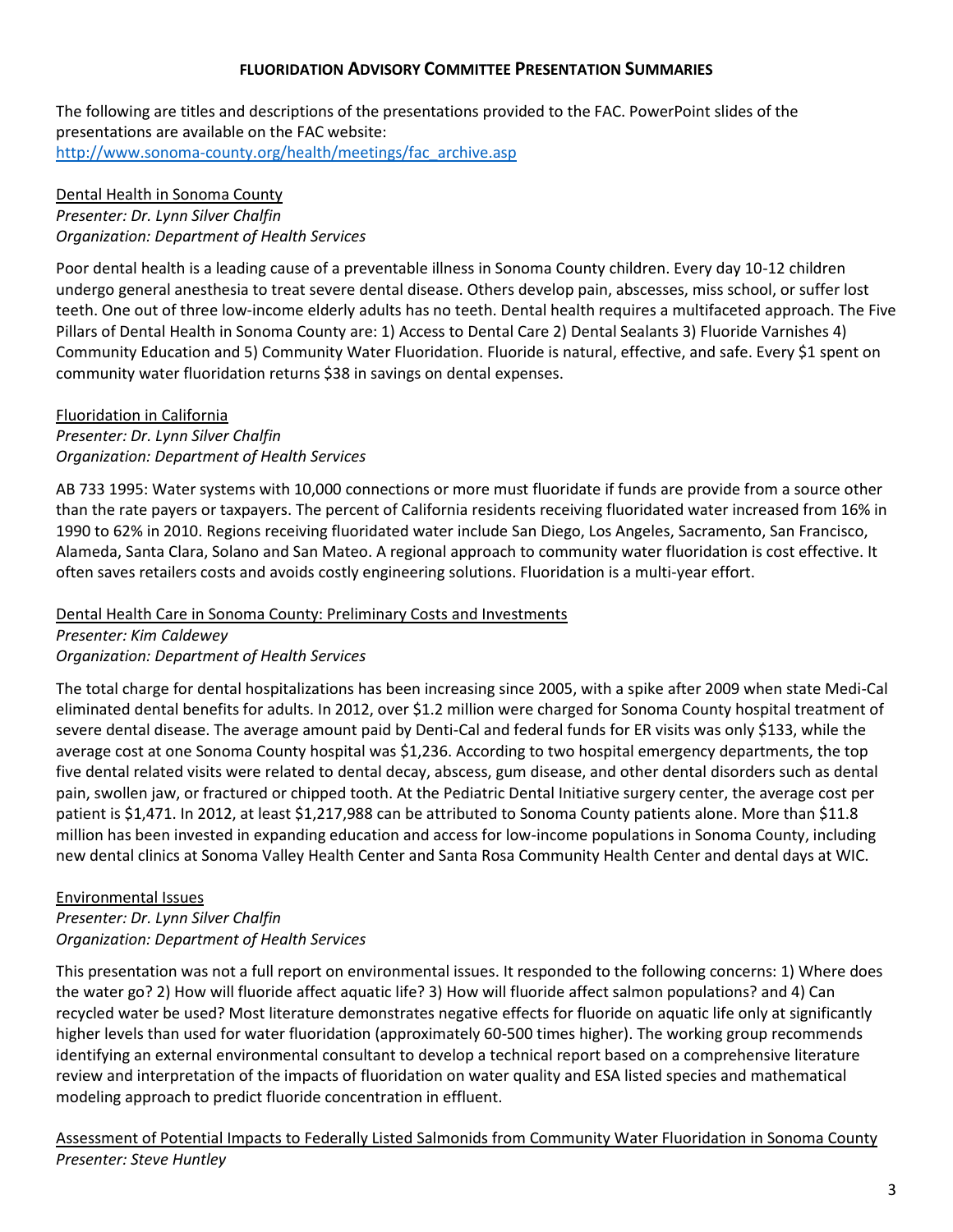## *Organization: Cardno Entrix*

DHS contracted with Cardno Entrix to assess the impact of fluoridation on federally listed salmonids. Cardno Entrix conducted an assessment and presented the findings to the FAC. The assessment concluded that community water fluoridation for Sonoma County Water Agency (SCWA) at the recommended concentration of 0.7mg/L poses no threat to the listed salmonids in the local waterways.

## Sonoma County 2014 Smile Survey: An Oral Health Assessment of Sonoma County Kindergarten and Third Grade Children

*Presenter: Kim Caldewey Organization: Department of Health Services* 

Dental disease among Sonoma County kindergarten and third grade students is prevalent. Among a random sample of 1,582 kindergarten and third grade students screened, 51% had decay experience. The proportion of Hispanic/Latino children with decay experience was significantly higher than white children (64% vs. 34%). Additionally, children in schools at low-income schools were significantly more likely to have decay experience than children in high income schools. Approximately 18% of students had untreated decay and more than 4% of students were in deed of urgent dental care.

The Cost of Dental Disease and Prevention Strategies in Sonoma County *Presenter: Kim Caldewey Organization: Department of Health Services*

The annual direct cost of dental disease in Sonoma County is \$127 million. Access to dental care for 90,000 people on Medi-Cal costs \$20 million/year. Fluoride varnish for 94,000 children is \$7.5 million/year. Sealants for 71,000 children is \$2.4 million/year. Community water fluoridation for 330,000 people is \$0.6million/year. The annual cost of community education is not provided because an ideal amount of education is not established.

Fluoridation Facilities Engineering Preliminary Design *Presenter: Phil Salzman Organization: MWH America*

DHS contracted with MWH to provide a preliminary engineering design for how water fluoridation could occur at SCWA. MWH created a design report, presented the design, and solicited comments and questions from the FAC. The final version will be brought to the Board of Supervisors with the FAC recommendations. The preliminary estimate is \$4.5million in capital costs for the initial build and \$581,000 annually for operations and maintenance. These numbers would be refined in the final engineering design. The areas that would receive fluoridated water from SCWA are: Santa Rosa, Windsor, Sonoma, Petaluma, Forestville, Cotati, Rohnert Park, Valley of the Moon, and North Marin Water District.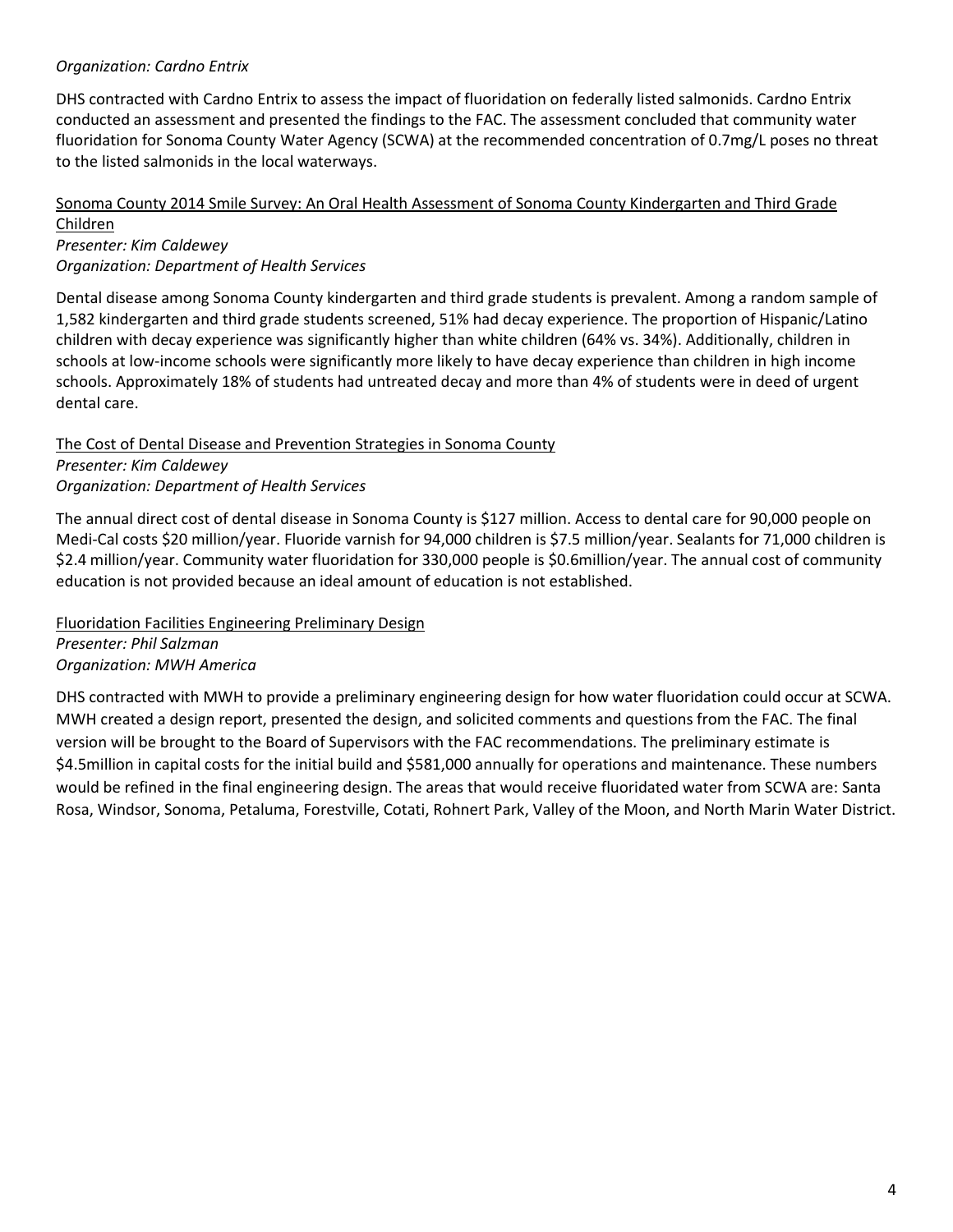# **Fluoridation Advisory Committee Members as of January 6, 2015**

| <b>Name</b>                                                                        | <b>Agency</b>                                                        |  |  |  |
|------------------------------------------------------------------------------------|----------------------------------------------------------------------|--|--|--|
| <b>WAC/TAC Representative</b>                                                      |                                                                      |  |  |  |
| <b>Chris DeGabriele</b>                                                            | Representing the Technical Advisory Committee                        |  |  |  |
|                                                                                    | and the Water Advisory Committee of the Sonoma                       |  |  |  |
|                                                                                    | <b>County Water Agency</b>                                           |  |  |  |
|                                                                                    | North Marin Water District                                           |  |  |  |
|                                                                                    | <b>General Manager</b>                                               |  |  |  |
| <b>Sonoma County Water Agency Representative</b>                                   |                                                                      |  |  |  |
| Pam Jeane                                                                          | Sonoma County Water Agency                                           |  |  |  |
| Alternate: Todd Schram                                                             | Deputy Chief Engineer of Operations                                  |  |  |  |
|                                                                                    |                                                                      |  |  |  |
| <b>Community Based Organizations Representatives</b>                               |                                                                      |  |  |  |
| <b>Tim Reese</b>                                                                   | CAP Community Action Partnership Sonoma                              |  |  |  |
|                                                                                    | <b>Executive Director</b>                                            |  |  |  |
| <b>Community Health Centers Representatives/ Sonoma County Medical Association</b> |                                                                      |  |  |  |
| Mary Maddux-Gonzalez, MD, MPH                                                      | Redwood Community Health Center / SCMA Board                         |  |  |  |
|                                                                                    | <b>Chief Medical Officer</b>                                         |  |  |  |
|                                                                                    |                                                                      |  |  |  |
| Joel Berryhill, DDS                                                                | Sonoma County Indian Health Dental Program<br><b>Dental Director</b> |  |  |  |
|                                                                                    |                                                                      |  |  |  |
| Alicia Montell, DDS                                                                | Santa Rosa Community Dental Center                                   |  |  |  |
|                                                                                    | <b>Dental Director</b>                                               |  |  |  |
| <b>Pediatricians</b>                                                               |                                                                      |  |  |  |
| Jeff Miller, MD                                                                    | Kaiser Pediatrics, Retired                                           |  |  |  |
|                                                                                    | Maternal and Child Health Advisory Council                           |  |  |  |
|                                                                                    | Member                                                               |  |  |  |
| <b>Dental Representatives</b>                                                      |                                                                      |  |  |  |
| <b>Martin Van Tassell</b>                                                          | Redwood Empire Dental Society                                        |  |  |  |
|                                                                                    | President                                                            |  |  |  |
| Ernest Newbrun, DMD, PhD, BDS                                                      | <b>UCSF School of Dentistry</b>                                      |  |  |  |
|                                                                                    | <b>Professor Emeritus</b>                                            |  |  |  |
| Susan Cooper, DDS                                                                  | <b>Community Action Partnership</b>                                  |  |  |  |
|                                                                                    | Director, Health Programs                                            |  |  |  |
| <b>Education Representatives</b>                                                   |                                                                      |  |  |  |
| Deborah Chigazola, RDH                                                             | Santa Rosa Junior College                                            |  |  |  |
|                                                                                    | Dean of Health Sciences                                              |  |  |  |
|                                                                                    |                                                                      |  |  |  |